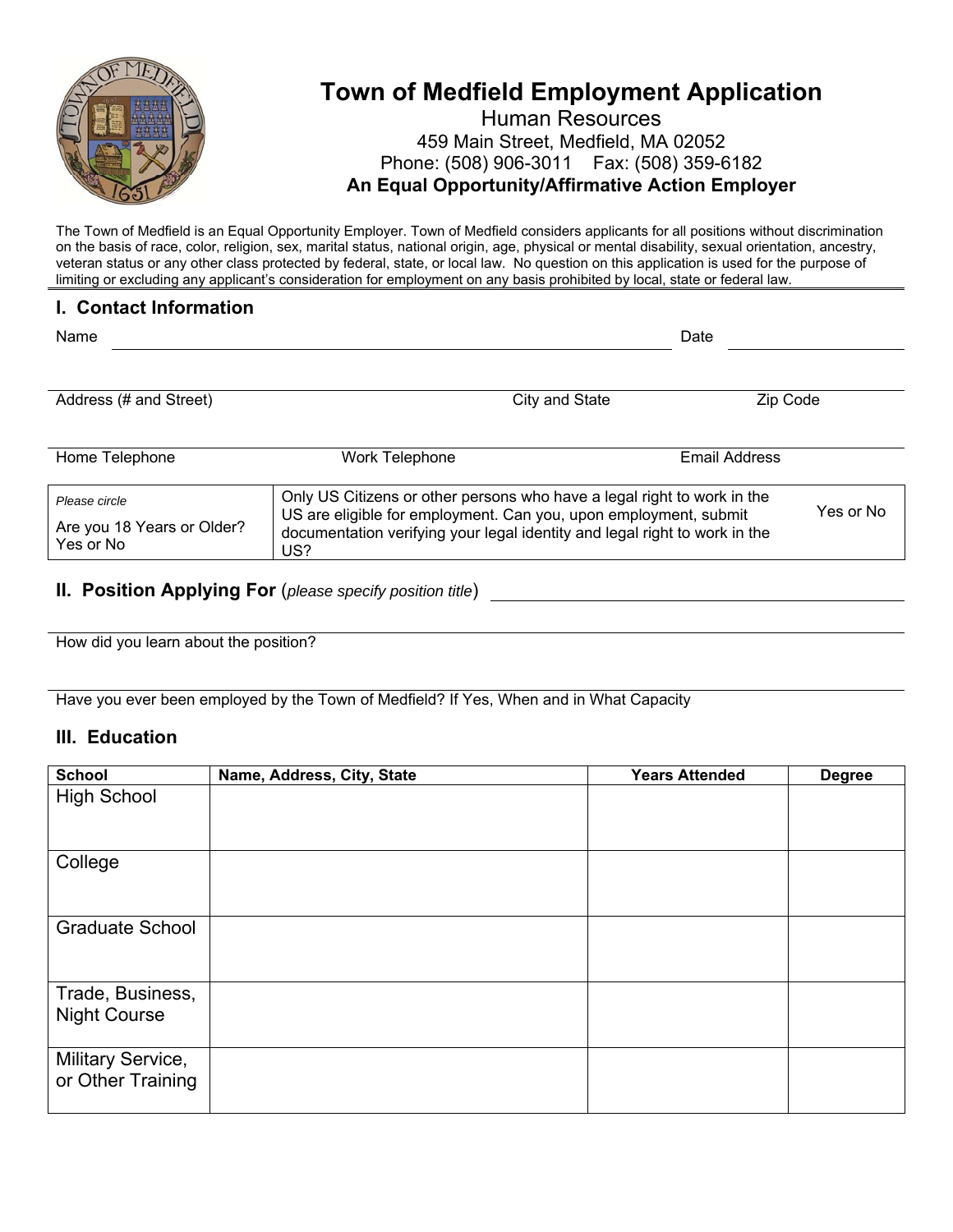#### **IV. Licenses**

| Do you have a valid driver's license (Class D Auto)? Yes |      | No  | <b>Expiration Date</b> |
|----------------------------------------------------------|------|-----|------------------------|
| Do you have a valid CDL license (Class A or B)?          | Yes. | No. | <b>Expiration Date</b> |
| Do you have a valid hydraulic license                    | Yes  | No  | <b>Expiration Date</b> |

What other valid licenses or certifications do you possess (job related)?

**V. Office Skills (If applicable)** Check the column that you feel best describes your knowledge

|                                        | <b>Beginner</b> | Intermediate Level | <b>Advanced Level</b> |
|----------------------------------------|-----------------|--------------------|-----------------------|
| Microsoft Word                         |                 |                    |                       |
| Microsoft Excel                        |                 |                    |                       |
| <b>Microsoft Access</b>                |                 |                    |                       |
| GoogleDocs                             |                 |                    |                       |
| <b>Bookkeeping Knowledge</b>           |                 |                    |                       |
| <b>Transcription Ability</b>           |                 |                    |                       |
| <b>Shorthand/Minute Taking Ability</b> |                 |                    |                       |

#### **VI. Special Skills**

Please list any other skills or abilities you feel relevant:

#### **VII. Employment History**

Please account for the last 4 positions you have held. Start with your present or most recent employer. You may include military service and any verifiable work performed as an intern or volunteer.

| Employer              |                                            | <b>Address</b> |                           |
|-----------------------|--------------------------------------------|----------------|---------------------------|
| Telephone             |                                            | Job Title      |                           |
| Supervisor            | May we contact this<br>Employer? Yes or No |                | Dates Worked              |
| <b>Work Performed</b> |                                            |                | <b>Reason for Leaving</b> |

| Employer              |                                            | <b>Address</b> |                           |
|-----------------------|--------------------------------------------|----------------|---------------------------|
| Telephone             |                                            | Job Title      |                           |
| Supervisor            | May we contact this<br>Employer? Yes or No |                | Dates Worked              |
| <b>Work Performed</b> |                                            |                | <b>Reason for Leaving</b> |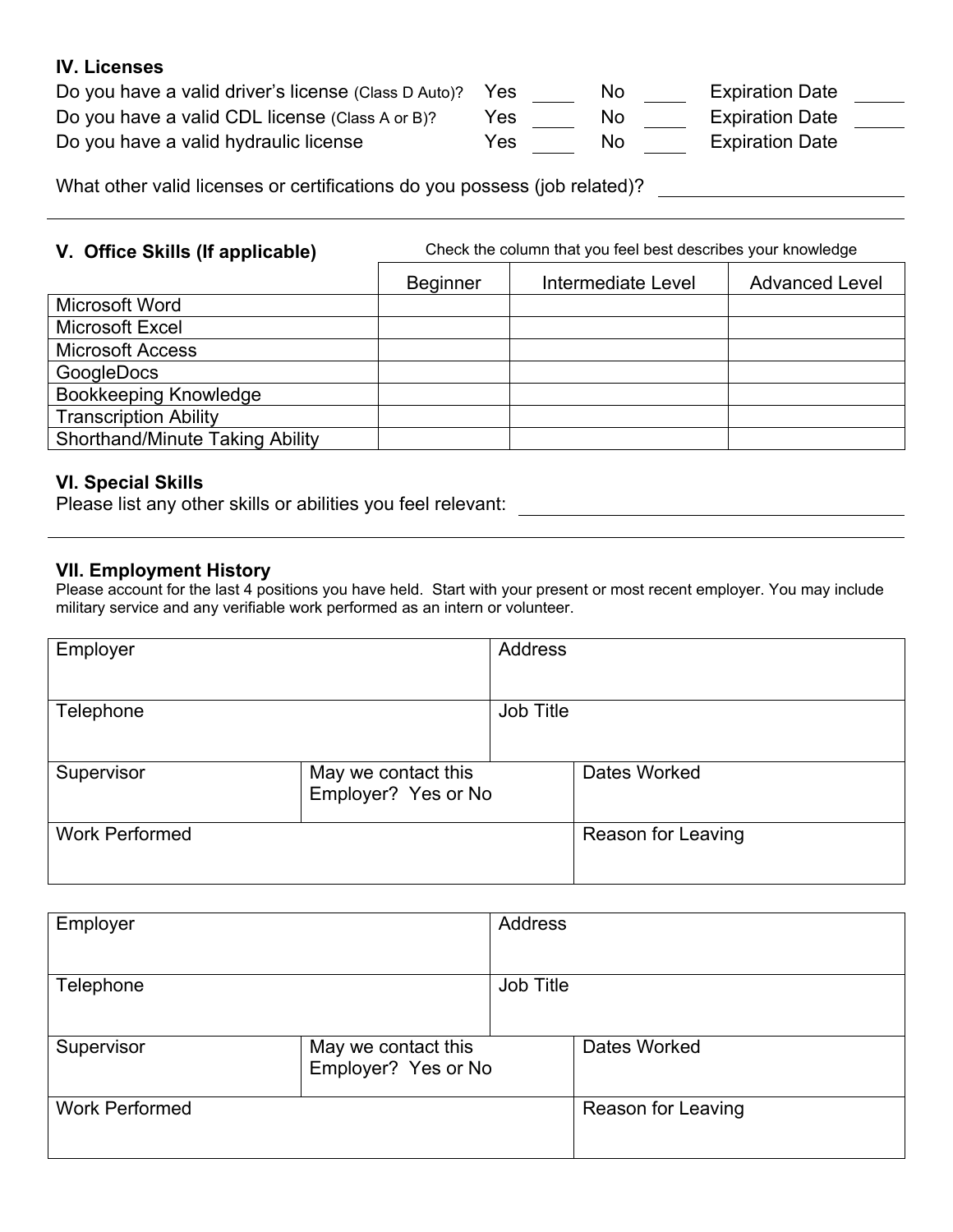| Employer              |                                            | <b>Address</b> |                           |
|-----------------------|--------------------------------------------|----------------|---------------------------|
| Telephone             |                                            | Job Title      |                           |
| Supervisor            | May we contact this<br>Employer? Yes or No |                | Dates Worked              |
| <b>Work Performed</b> |                                            |                | <b>Reason for Leaving</b> |

| Employer              |                                            | <b>Address</b> |                           |
|-----------------------|--------------------------------------------|----------------|---------------------------|
| Telephone             |                                            | Job Title      |                           |
| Supervisor            | May we contact this<br>Employer? Yes or No |                | Dates Worked              |
| <b>Work Performed</b> |                                            |                | <b>Reason for Leaving</b> |

**VIII. References:** Please list three people whom we may contact who are able to evaluate your professional knowledge and ability

| Name | Address | Phone | Relationship |
|------|---------|-------|--------------|
| Name | Address | Phone | Relationship |
| Name | Address | Phone | Relationship |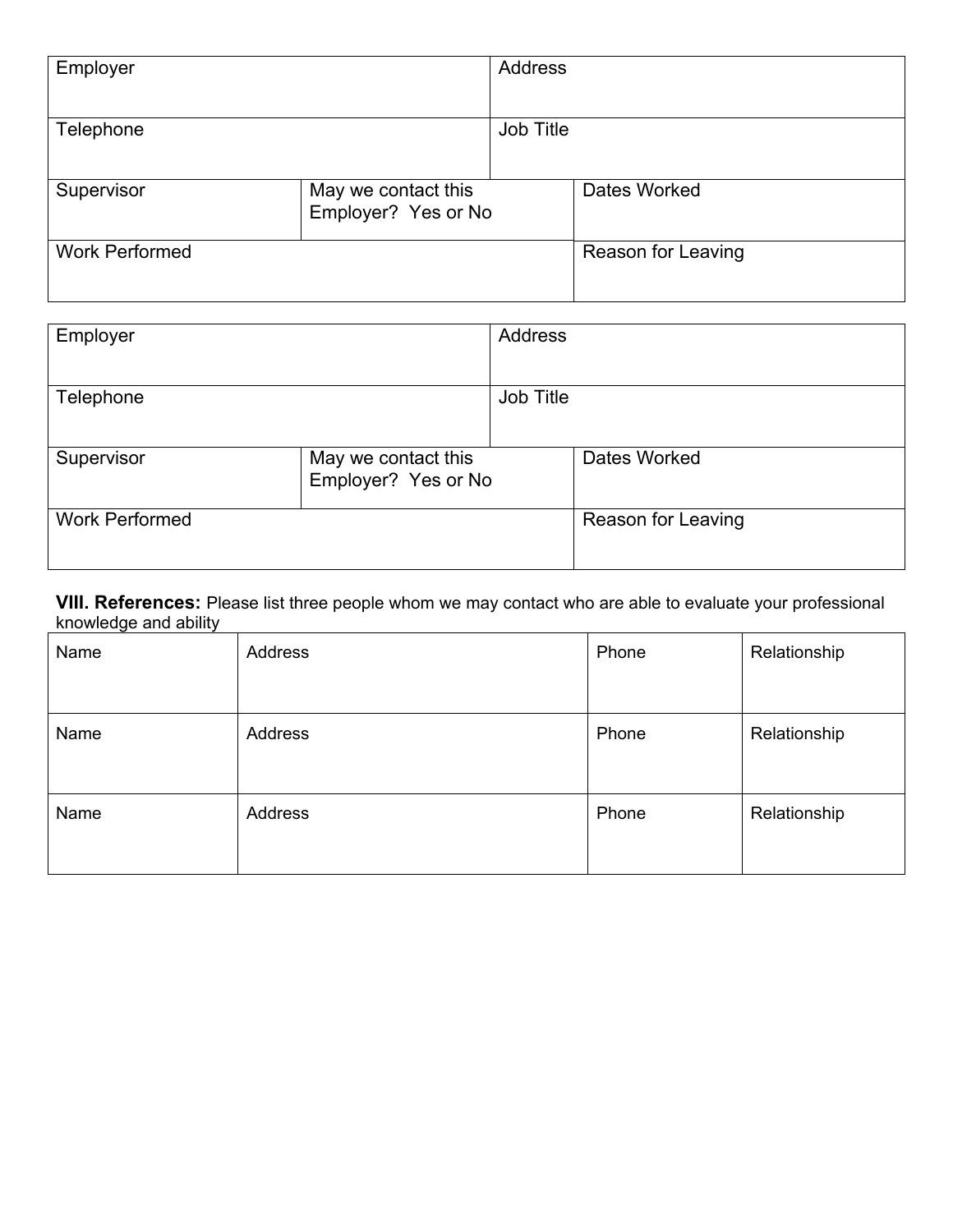#### I**X. Employment of Minors**

The Town of Medfield is subject to certain labor provisions regarding the employment of persons under the age of 18. Further, an Employment Permit or Educational Certificate may be required, depending on your age.

Are you under age 18? If yes, please indicate your age:

#### **XI. Medical Information**

All offers of employment are conditional upon a physical examination and or physical fitness testing, where required. Satisfactory fitness to perform the essential duties of the position is a condition of employment.

#### **XI. Pre-Employment Drug Testing**

All offers of employment are conditional upon the satisfactory completion of a pre-employment drug test, where required. Satisfactory completion of a required drug or alcohol test is a condition of employment as outlined in the Drug and Alcohol Policy of the Town of Medfield.

#### **XII. Lie Detector Test**

It is unlawful in Massachusetts to require or administer a lie detector test as a condition of employment or continued employment. An employer who violates this law shall be subject to criminal penalties and civil liability.

#### **XIII. Signature of Applicant**

CAREFULL READ ALL PARTS OF THIS APPLICATION FORM BEFORE SIGNING

- I understand the acceptance of this application by the Town of Medfield does not imply that I will be employed.
- The information that I have provided is true and complete. I understand that misrepresentation or omission of any fact in my application, resume, or in any other materials or as provided during interviews, can be justification for refusal of employment or can be justification for termination from employment, if employed.
- I understand that any offer of employment that I receive from the Town of Medfield is contingent upon my successful completion of pre-employment screening process including but not limited to the Town of Medfield receiving satisfactory references, a satisfactory criminal history and criminal Offense Record Inquiry if required, satisfactory verification of driver's license or certifications where required and satisfactory completion of any required post-offer pre-employment drug test or physical examination.
- In processing my application for employment, the Town of Medfield my verify all of the information provided by me concerning, among other things, my prior employment or military record, education, character, general reputation and personal characteristics.
- I authorize the Town to take whatever steps deemed necessary to obtain information regarding my qualifications for employment including contacting my present and former employers, by contacting individuals listed as business, educational or personal references, and by contacting other individuals to provide or further clarify information about me.